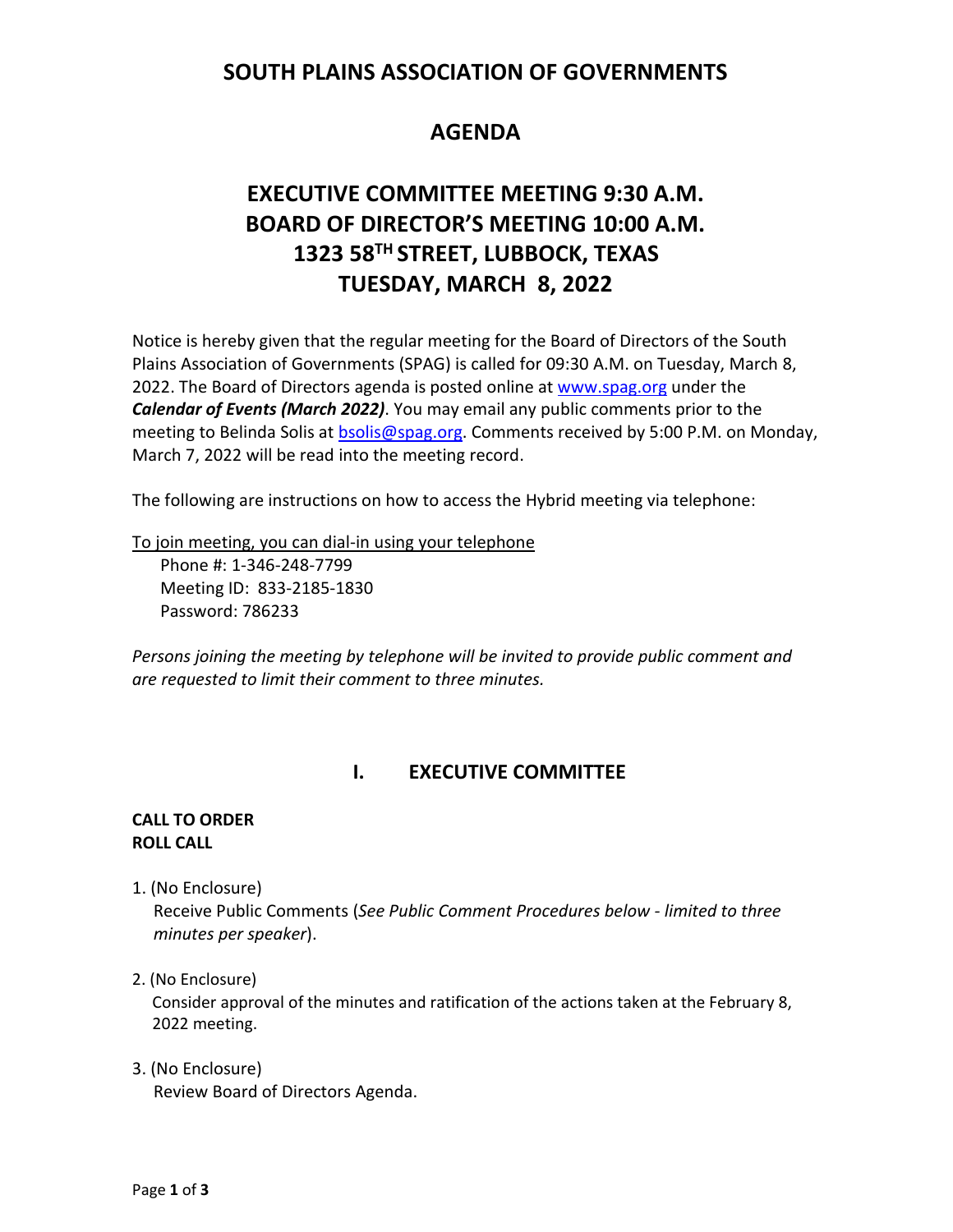## **II. BOARD OF DIRECTORS**

### **CALL TO ORDER PLEDGE OF ALLEGIANCE PRAYER**

1. (No Enclosure)

 Receive Public Comments (*See Public Comment Procedures below - limited to three minutes per speaker*).

2. (Enclosure A)

Consider approval of the minutes and ratification of the actions taken at the February 8, 2022 meeting.

3. (Enclosure B)

Consider acceptance of the financial report for the month of January 2022.

#### 4. (No Enclosure)

Presentation from Aubrey Spears, Region O Water Planning Group Chair and member of the Region 7 Flood Planning Group.

5. (Enclosure C)

Consider approval of the prioritization of the FY 2023 Homeland Security Grants Division Applications as recommended by the Emergency Responder Advisory Committee.

6. (Enclosure D)

Consider approval of a FY 2023 Statewide Emergency Radio Infrastructure grant application on behalf of the City of Slaton to the Office of the Governor, Homeland Security Grants Division.

#### 7. (Enclosure E)

Consider approval of a 2022-2023 application to TxDOT for a 2022 RPTCP application.

8. (Enclosure F)

Update on SPAG-CORE, COVID-19 Relief Financing funded by the U. S. Department of Commerce, Economic Development Administration.

#### 9. (No Enclosure)

Consider approval to change the Area Agency on Aging Program Assistant (A-09) to Program Specialist (B-13).

#### 10. Staff Reports

- Ogallala Commons Playa Field Day, Thursday, March 10<sup>th</sup> Kelly Davila
- Designated SPAG Board elections Tim C. Pierce
- Government Finance Officers Association (GFOA) Certificate of Achievement for